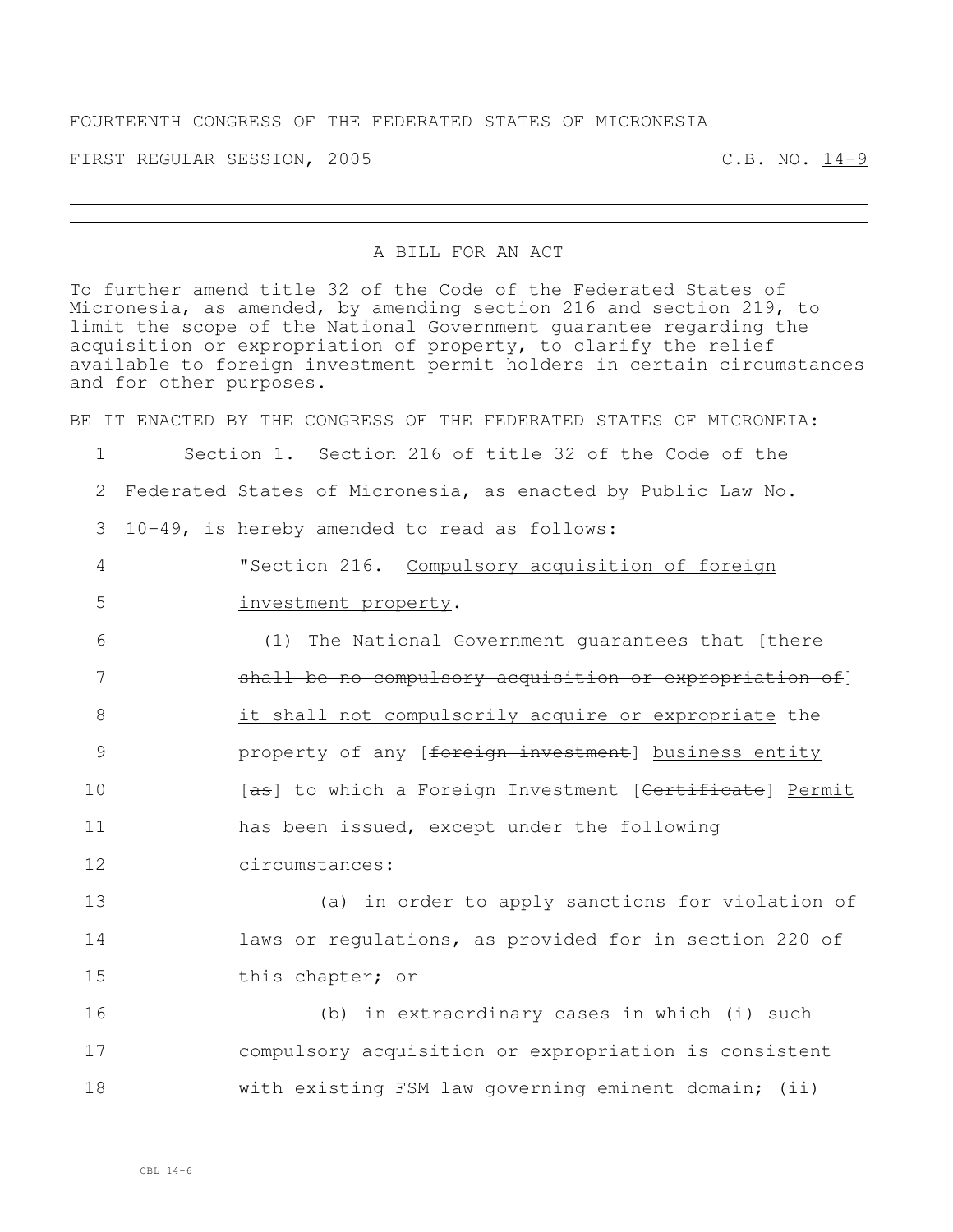such compulsory acquisition or expropriation is necessary to serve overriding national interests and (iii) the conditions of subsection (2) below are met; or (c) pursuant to generally applicable laws and regulations of the FSM or any State. (2) Compulsory acquisition or expropriation of a type described in subsection (1)(b) above may be undertaken 8 only after: (a) the National Congress has, following a **recommendation to this effect by the Secretary, taken**  official action to identify in writing (i) the property 12 to be acquired or expropriated and (ii) the overriding national interests that make such acquisition or expropriation necessary; and (b) the Secretary has issued a notification to any holder of a Foreign Investment Permit whose property 17 is to be acquired or expropriated, indicating (i) what **property is affected by the action;** (ii) what compensation will be paid for the acquisition or expropriation of the property; and (iii) what appeal or other forms of legal recourse are available to the holder of the Foreign Investment Permit affected by the action. (3) Payment of compensation pursuant to subsection

(2)(b) above shall be promptly made and adequate in

of 4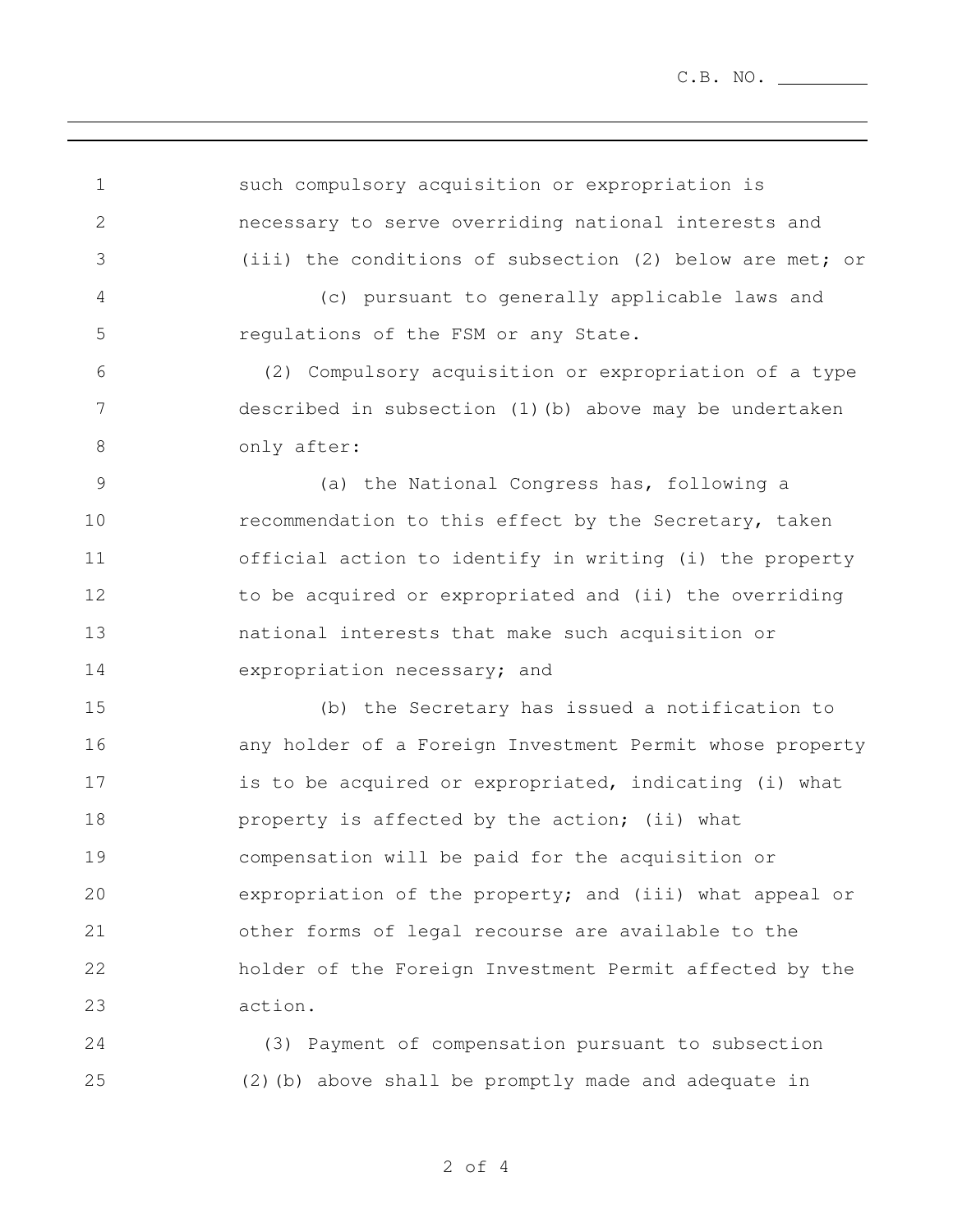amount.

| $\overline{2}$ | [44) The National Government shall not take action, or           |
|----------------|------------------------------------------------------------------|
| 3              | permit action to be taken by any State or other entity           |
| 4              | within the FSM, that, although not formally designated           |
| 5              | or acknowledged as compulsory acquisition or                     |
| 6              | expropriation, indirectly has the same injurious effect          |
| 7              | ('creeping expropriation'). If such action nevertheless          |
| 8              | takes place, the National Government shall be                    |
| $\mathcal{G}$  | responsible for the prompt and adequate compensation of          |
| 10             | any injured noncitizen. I"                                       |
| 11             | Section 2. Section 219 of title 32 of the Code of the            |
| 12             | Federated States of Micronesia, as enacted by Public Law No. 10- |
| 13             | 49, is hereby amended to read as follows:                        |
| 14             | "Section 219. Non-discriminatory treatment. Subject to           |
| 15             | the provisions of this chapter and regulations                   |
| 16             | promulgated hereunder, the National Government shall not         |
| 17             | take action, or permit any State to take action, that            |
| 18             | would result in a foreign investor being [given                  |
| 19             | treatment that is less favorable than the treatment              |
| 20             | given to] treated less favorably than citizens, or               |
| 21             | business entities wholly owned by citizens, engaging in          |
| 22             | business in the FSM. If, upon application, the Supreme           |
| 23             | Court finds that action in contravention of this section         |
| 24             | has been taken, or is about to be taken, the Court may           |
| 25             | grant injunctive relief, however, no liability for               |

of 4